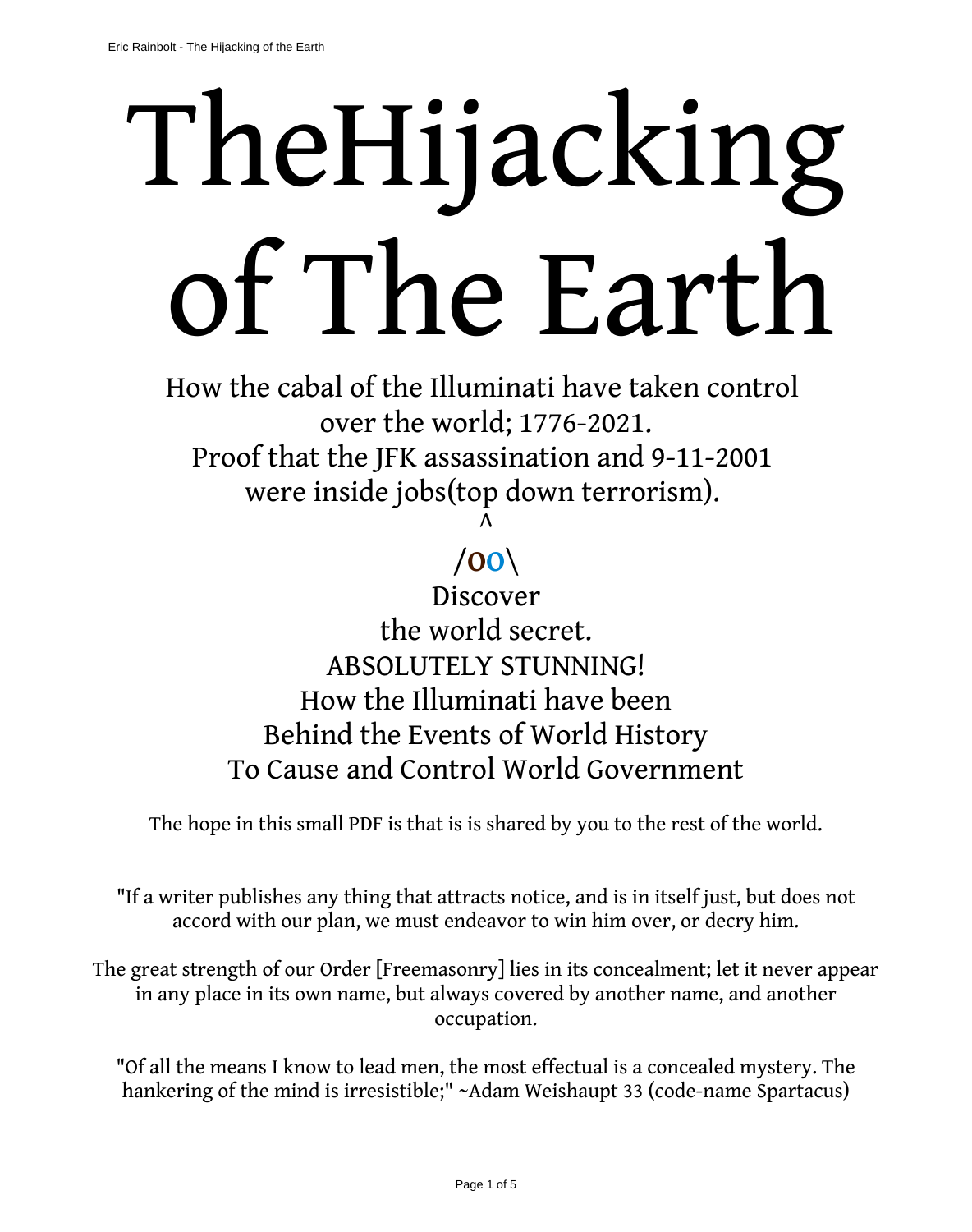This is no conspiracy theory. The Illuminati is conspiracy fact. The Illuminati have been behind, the financiers of, World Wars. They have been behind the biggest political assassinations; such as JFK. They are behind the architectural design of airports, buildings, and even cities. Washington DC is a prime example.

There is a semi-secret society, mostly of men, called Freemasonry. There are 33 levels of power in freemasonry. The number "**33**" is very important, and so is its prime factors, 11 & 3. The World Trade Towers was designed to be the biggest number 11 in the world. The airport runway the the space shuttle used to land at at Kennedy Space Center is numbered runway "33". That was meant to be, nothing big or highlevel in the world happens by coincidence or accident.

The expanse of their intrigue is phenomenal. Freemasons controlled (started and ended) World War I, leaving a 33 mark at the time the war ended, officially at **11am on 11/11/1918; 3 11s.** Today it is known as Veteran's Day.

The were behind the assassination of John Fitzgerald Kennedy; which occurred on  $11/22/1963$ . The 33 mark is  $11+22$ . They shot him atop the pyramid triangle the streets make at the masonic designed Dealy Plaza in Dallas; which also falls on the 33rd degree line of latitude of the world map. This is how they celebrate their concealed power and and control over the world.

The planning of 9-11 (which the Illuminati planned for) involved even the number of Flight 11 which struck the big 11 on the morning of the 11<sup>th</sup> *anniversary* of a speech the first Bush president gave on September 11<sup>th</sup>, 1990 in front of congress in which he called for a "New World Order". Bush I stated it is not about one small country, the US, but a BIG IDEA, a "new world order" (a world government). 9-11-2001 was also the precise 60<sup>th</sup> *anniversary* of the construction groundbreaking of the Pentagon. David Rockefeller himself put the first shovel into the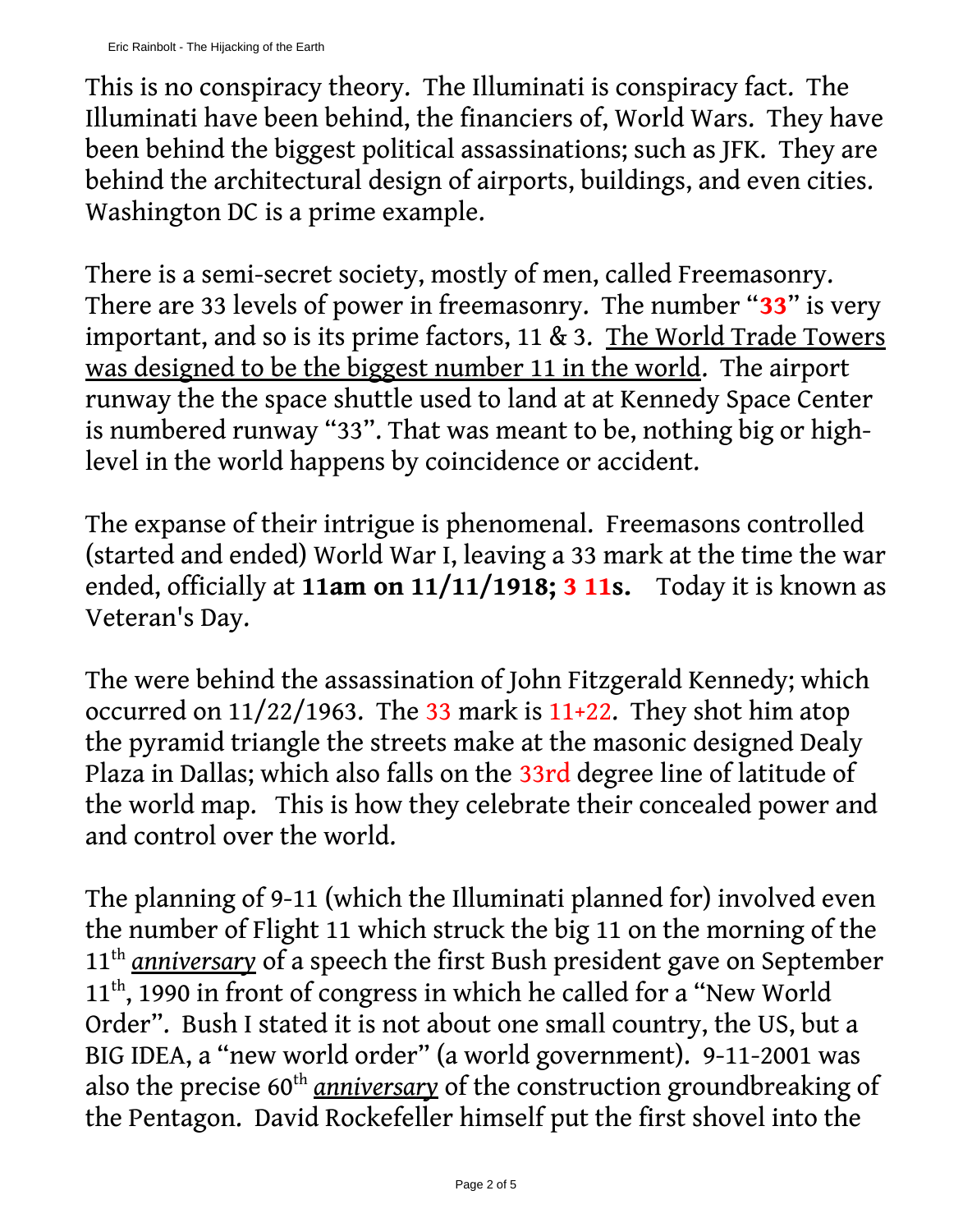## ground on that morning, 9-11-1941.

The use of the flight #11 was important to Freemasony, their signing the event. The "new world order" conspiracy is so monstrous the it involves corporations such as American and United Airlines, in so much as in the details and planning and coordination of the event. Most fortune 100 CEOs are freemasons. There are hundreds of books and films about the Illuminati and their intrigue in making 9-11 happen. Who should we have the military go after? We should firstly arrest The House of Rothschild and the Rockefellers for trial. Those two families are the richest and most powerful of Illuminati families.

So why did the I11uminati desire to murder roughly 3000 people in NYC that morning of September 11<sup>th</sup> 2001? They wanted no resistance from the American people to launch never-ending WARs - so they caused the terror event to happen, and used 19 clueless mosrly Saudi Arabian patsies to take the blame. *The planes were auto-piloted by remote control into the buildings. The buildings were demolished with timed demolition explosives.* The result has been never-ending war on all those that are clueless about the pan-generational freemasonic illuminati conspiracy to dominate the world. There is a majority of clueless people in the world, who only get their information from TV's, newspapers and radio stations the the cabal of Illuminati own and control. This is how they pulled off the event. Much more detail is in the film, 9-11 The Road to Tyranny, by Alex Jones of infowars.com. The light ceremony where the buildings used to be was on  $3/11/2002$  to  $4/13/2002$  using 88 lights. While most of the world was mourning the victims, the I11uminati were celebrating. The next big terror event happened in Madrid, Spain on the anniversary of the light ceremony "3-11"/2004, The Madrid Train bombings.

The problem all of us face is epic and monumental - as one of the goals of the worldwide conspiracy is to eliminate, or reduce, 95% or more of the populations of the world; and that means you, I, and probably your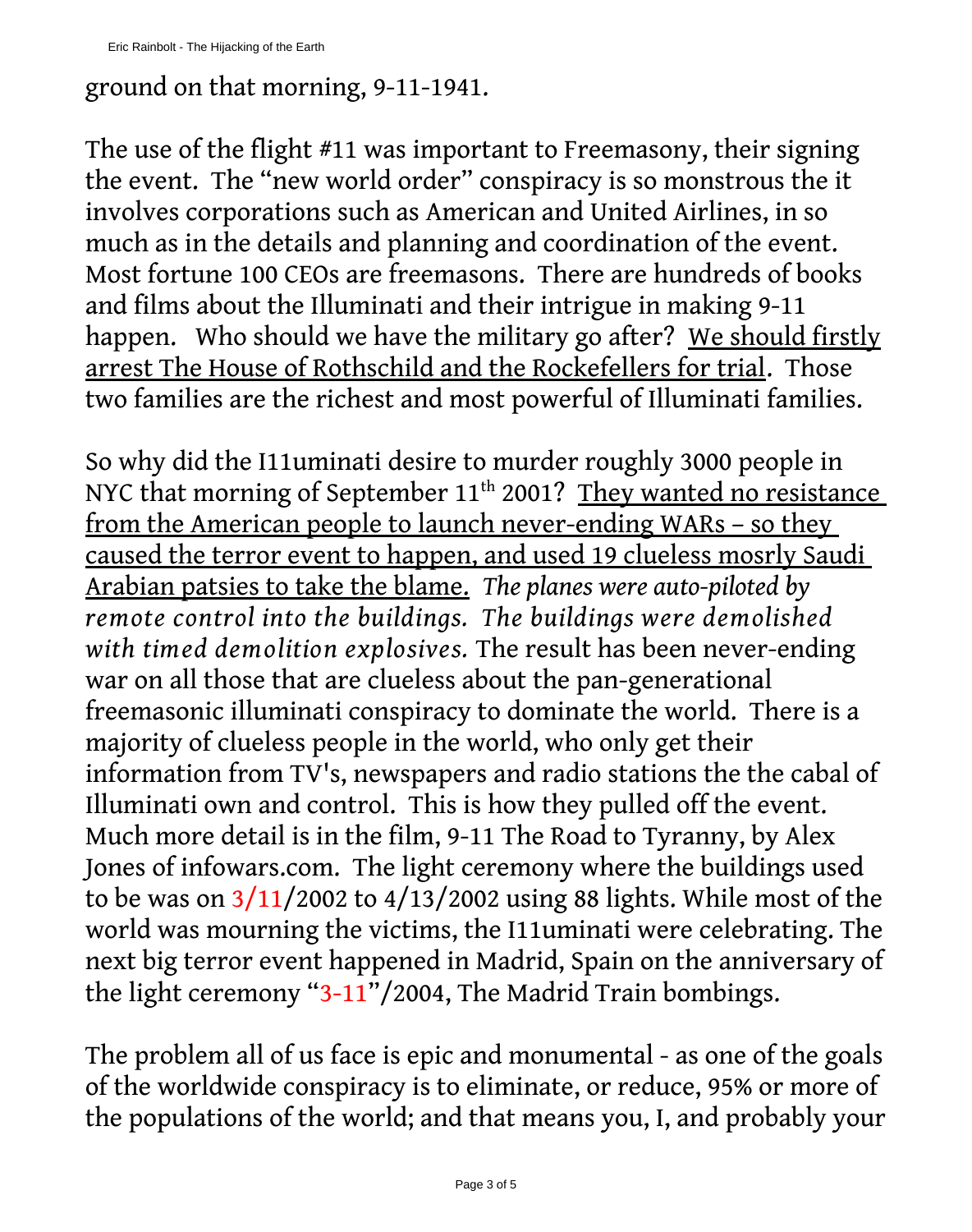whole family. They are currently working a timeline to 2030 to have their new world order completed.

How can they attempt to reduce the populations to such an extent, 95+ %? They can invoke pandemics, and release new strains of whatever killer virus they have next in stock coming from laboratories they own and control. COVID-19 is just the beginning. The masks will never come off. Fear of each other is something they want to happen. They can most easily break the will of the American people; reducing America into never-ending police-state and militarized lockdown control using pandemics.

All of this is described in more factual detail in the 2005 book: [https://archive.org/details/TheFreemasonicArchitectureofHistory](https://archive.org/details/TheFreemasonicArchitectureofHistory/page/n1/mode/2up)

If you want to learn more about the Illuminati, you can browse hundreds of books and films online, or you can read all about their history in easy to read essays. Dr. Henry Makow has written thousands of essays about the cabal of the illuminati. <https://www.henrymakow.com/>

Is if fair to say that both Donald Trump and Joe Biden (and Obama and Clinton, the Bushes, etc.) have been and are both aware of the I11uminati plot to keep dominating the world? **Yes**. They became a part of it. But they also know it is so monstrous that they don't even mention a word about it; if they value their lives; of themselves and their families. They are also personally profiting from the status quo; as things are. It would not benefit them or their families to talk about what really happened on 9-11-2001; but surely they know 9-11 was a rigged event, and Illuminati-style hit-job (top down terrorism). The twin towers, and the third building, WTC#7, were brought down with **pre-planned/pre-rigged explosive demolitions**. Thousands of architects & engineers testify to this at [ae911truth.org](http://www.ae911truth.org/) Likewise 100+ firefighters at **ff911truth.org**